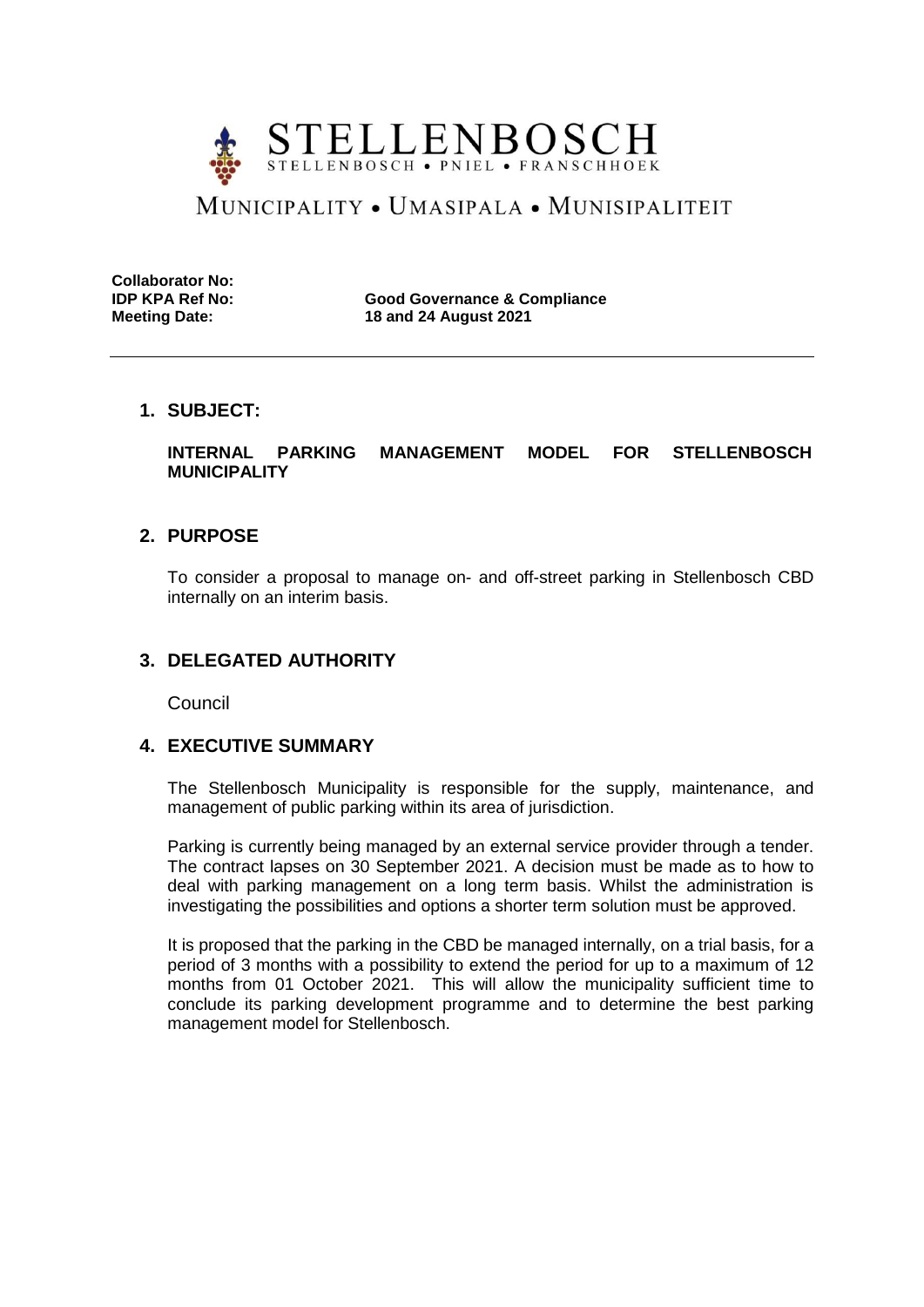# **5. RECOMMENDATION**

- a) That Council considers the proposal to manage parking internally, on a trial basis for a period of 3 months with a possibility to extend the period for up to a maximum of 12 months from 01 October 2021; taking public comment received in the interim into account.
- b) Mandate the Municipal Manager to appoint the necessary staff on a project basis, with an equitable representation from the entire Stellenbosch Municipal Area where practical.
- c) To mandate the Municipal Manager to start the process required to outsource any or all of the current off street parking areas.
- d) That the Municipal Manager, after consultation with the Executive Mayor, be mandated to make changes to the interim parking execution as and when necessary taking into account the present economic circumstances and COVID regulations
- e) To Increase the peace officer ratio to parking bay from 1:15 to 1:20
- f) To change the parking management hours (on-street and off-street): Weekdays 07h30-16h00 (Parking Operational Hours from 08h00-15h30). No Saturday deployment. Parking Management hours to be assessed in order to consider increased timings and staff based on efficacy and affordability
- g) To operate off street parking on Enter and Receive Time slip, Pay on Exit
- h) To use bank approved POS card machines by renting 122 machines (61 in use while 61 is on charge)
- i) To start off with card transactions only whilst other methods of payments are investigated.
- j) To use the R440 000 district funding for CBD safety to kickstart the project

# **6. DISCUSSION / CONTENT**

# **6.1 Background**

The Stellenbosch Municipality is responsible for the supply, maintenance, and management of public parking within its area of jurisdiction.

Due to the increases in demand for parking in the central business district area (CBD) of Stellenbosch, the municipality had implemented parking management (parking fee collection and associated tasks), to manage this demand. The best way to ensure that parking bays are used for a shorter time period and allow a turnover by cars, is by managing and enforcing parking fees. Parking is currently being managed by an external service provider which was appointed through a tender process.

#### **6.2 Discussion**

Parking management in Stellenbosch has been a challenge, with the local community frequently expressing their dissatisfaction with the municipality's current parking management model.

The current service provider was awarded the tender to manage the municipality's parking on the 1<sup>st</sup> April 2019. The contract term was due to end on 30 June 2021 but was extended until 30 September 2021.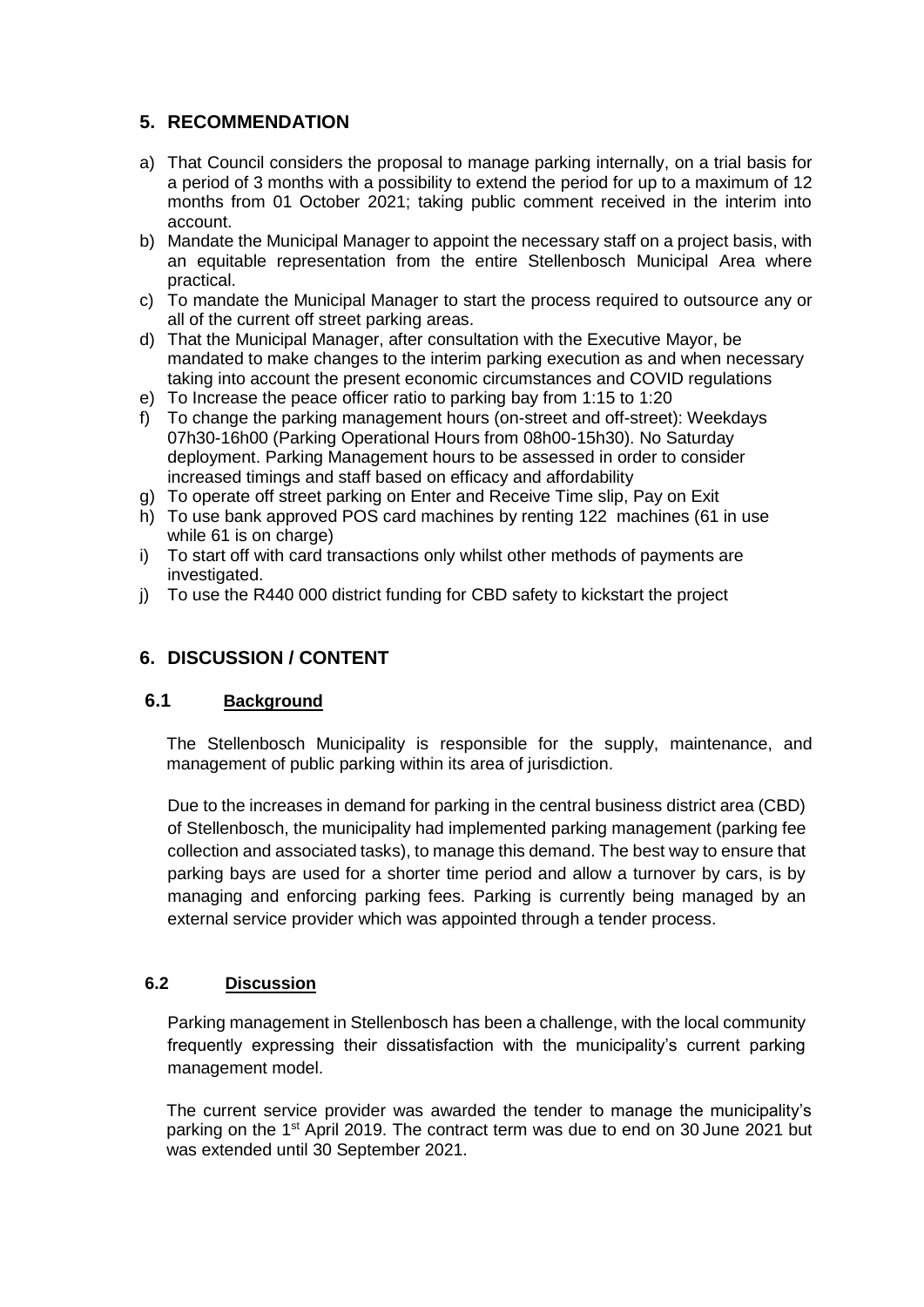The municipality therefore proposes to implement, an internal parking management model, on a trial basis for a period of 3 months with the possibility to extend the period for up to a maximum of 12 months from 01 October 2021, for the following reason:

- To allow for the conclusion of the municipality's parking development programme and incorporate relevant outcomes from this programme into a parking management model that is best suited for Stellenbosch.
- To offer a local job creation opportunity, on a temporary basis, to jobseekers from the Stellenbosch Municipal area as far as practicably possible

Towards the end of the period, the municipality will assess the internal parking management model and table proposals for future parking management models.

The proposal is to make use of sixty-one (61) temporary Law Enforcement Peace Officers with fixed term contracts. These officers will be in uniform with radio contact with the Protection Services control room. They will manage parking within the CBD (on and off-street parking), issue traffic fines for vehicles not paying parking fees and perform crime prevention duties.

Two (2) Supervisors and two (2) Clerks will also be appointed on 3 month fixed-term contracts for the duration of the project. The supervisors on contract will be appointed to manage the staff which directly resorts under Traffic Services. The clerks will also be appointed during this period on contract to assist with daily administration and reconciliations to ensure correct procedures are followed and that all income are accounted for.

The Finance department will draw reports daily to corroborate the feedback from parking attendants and ensure financial correctness. Traffic Wardens (in the employ of the Municipality) will assist in this project as and when required.

The parking management hours (on-street and off-street) will be on weekdays 07h30-16h00 (Parking Operational Hours from 08h00-15h30). No Saturday deployment. The parking management hours will be assessed to consider increased time periods and staff based on efficacy and affordability.

Parking will be paid for by the users through bank-approved POS card machines. No cash payments will be allowed for safety reasons. Officers will use pocketbooks to corroborate parking times and payments received. Alternative methods of payments are being investigated and will be implemented as it becomes available and feasible.

The parking tariffs remain the same and only payment option will be by bank card (debit/credit or foreign).

An Allocation of R440 000 received from Cape Winelands will be used to cover the costs at the start of the project where-after the project will be funded by the municipality and offset against the income. The focus on employment will be for suitably qualified locals with an envisaged appointment date of 15 September 2021.

#### **6.3 Financial Implications**

The municipality would receive all income generated from parking fees. The revenue generated with parking fees can then be used to offset expenses associated with staffing and other resource requirements.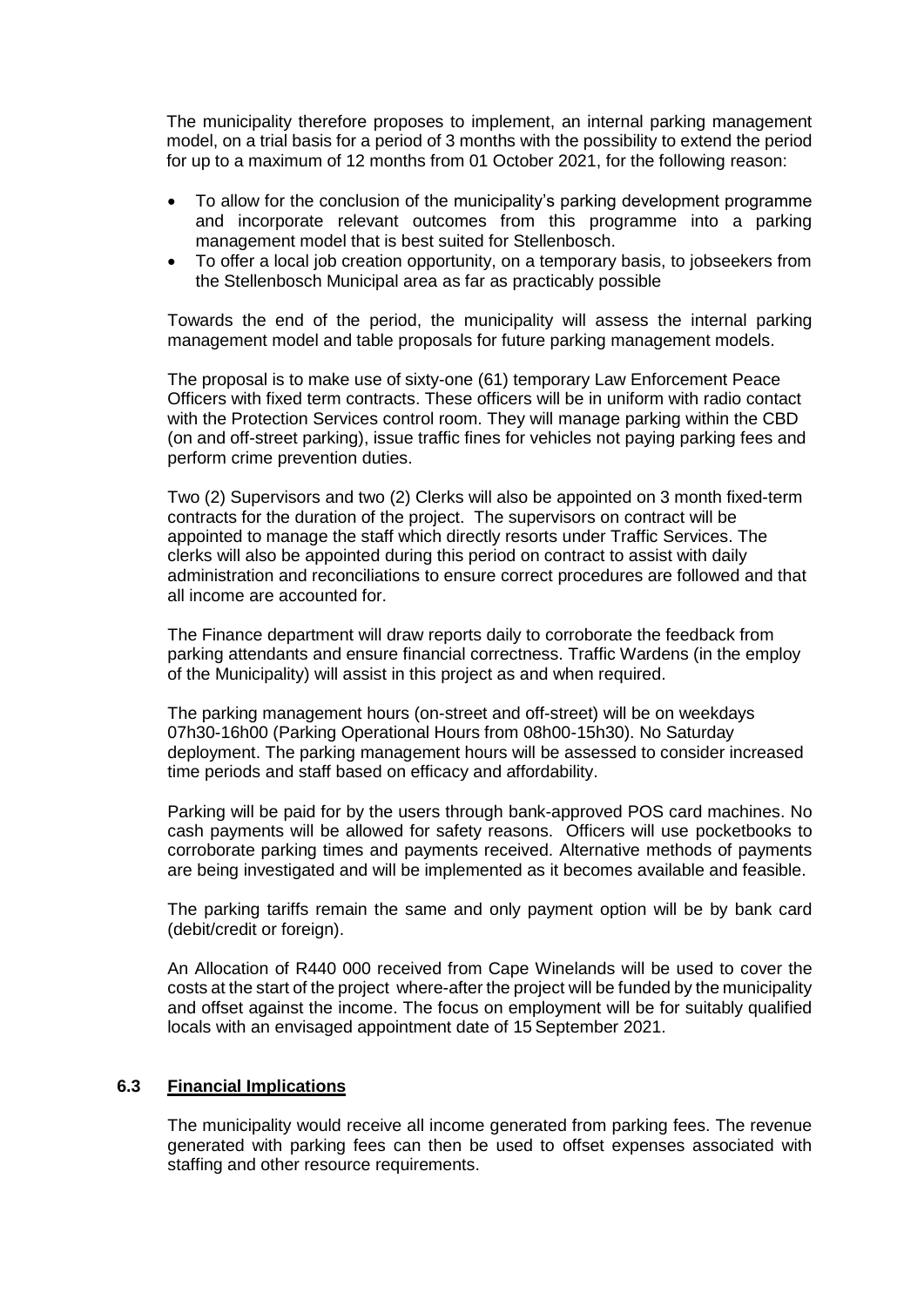Breakdown of financial costing:

# **Once-off Cost**

| <b>Description</b> | Cost    | <b>Comment</b>                           |
|--------------------|---------|------------------------------------------|
| <b>Uniforms</b>    |         | 126 000 63 Officers @ R2 000 per officer |
| Radios             |         | 220 500 63 Officers @ R3 500 per officer |
|                    | 346 500 |                                          |

#### **Monthly costs**

| <b>Description</b>              | Cost    | Comment                                          |
|---------------------------------|---------|--------------------------------------------------|
| Salaries - Parking Marshals     |         | 457500 61 Officers @ R7 500 per officer          |
| Salaries - Supervisors          |         | 20 000 2 Supervisors @ R10 000 per supervisor    |
| Salaries - Clerk                |         | 17 000 2 Clerks @ R8 500 per clerk               |
| <b>EPWP Staff</b>               |         | 242 00050 EPWP employees                         |
| <b>Rental Card Machines</b>     |         | 58 560 122 Card Machines @ R480 per machine      |
|                                 |         | Credit Transaction $\omega$ 1.74% on a predicted |
| <b>Commission Card Machines</b> |         | 9 744 income of R560 000                         |
|                                 | 804 804 |                                                  |

Note: Estimated Costs for Card machines

- 122 Card machines @ R480 per machine.
- Commission tariff: Credit Card@ 1.74%, Debit Card@ 0.69% and foreign bank cards@ 2.50%
- All transactions by credit card at a commission of 1.74%
- R9 744 commission on an estimated monthly income of R560 000

#### **6.4 Legal Implications**

The provisions of the item complies with legislation and council policies.

# **6.5 Staff Implications**

Staff will be appointed on a project and until a final model is decided on will not be part of the permanent staff structure. Staffing required to implement the proposed internal management of parking:

61 x Temporary Peace Officers appointed for this specific project